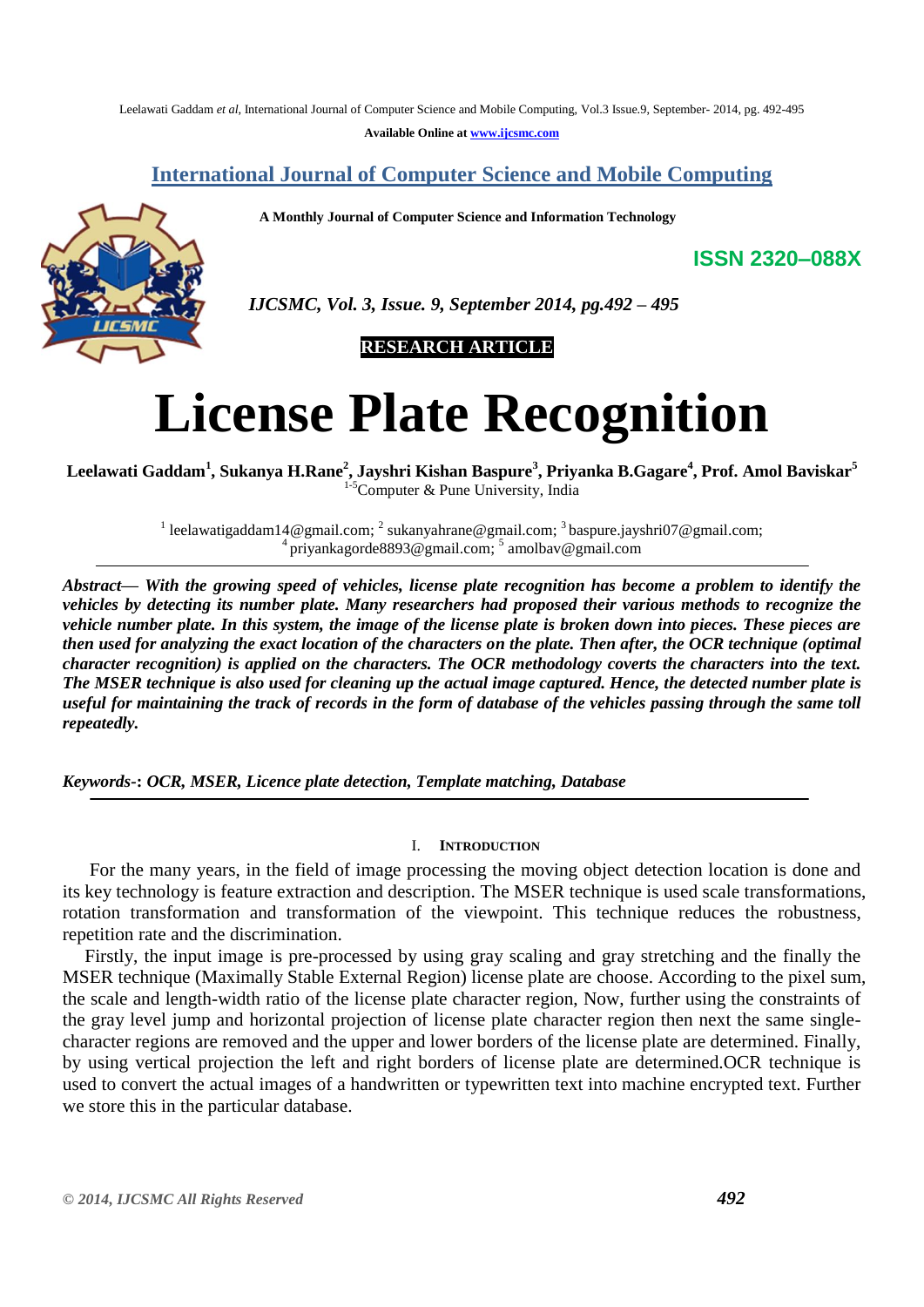Generally, the system follows the following five steps image acquisition, image pre-processing, number plate localization, character segmentation and the finally the OCR (optimal character recognition) to recognize the individual character. This last step can be done with the help of database stored for each and every character. To get success in completing this goal a optimal character recognition technique method is used to implement system.

#### II. **LITERATURE REVIEW**

Guanghan Ning et.al tested the licensed plate on 200 image plates in China under different weatheric and lightning conditions, with a rate of detection=100% [1].With MSER, it is effective to identify the license plates of different size, angles and viewpoints. Based on this, Wei Wang, Qiaojing Jiang, Xi Zhou et.al tested about 450 images of size 720\*450 in complex background and the rate of detection is 83.3% with detection time of 400ms per image. They also worked on vehicle face library extracted from one video sequence, where 159 vehicle face images of size 322\*131 were tested, with the rate of 95.6% and detection time of 40ms per vehicle [1].HaoWooi Lim and Young HaurTay worked for license plate character detection technique in nature scene by using the technique of MSER and SIFT [5].Since in past decades to implement ANPR system many researchers have used high end desktop PC and high resolution camera for recognizing number plates. Optimization of template matching for ANPR is implemented on Android phone, which is used for detecting plates in Malaysia with accuracy of 97.46% [6].

#### III. **PROPOSED SYSTEM**

The car plates have blue characters on white background or black on yellow. Various algorithms has been used to capture the rear image of the vehicle. The MSER technique is also used for cleaning up the actual image captured. The "Feature-based number plate localization" is one of the method used as an approach to do processing of the number plate recognition. Ostu"s method is used to adaptively convert the input gray-scale image into binary image.

The new method 'Image Scissoring' is used to scan the number plate in the vertical manner and scissored at the row (on which there is no white pixel), finally the scissored area is copied into new matrix. To identify the characters on the car number plate an OCR (optimal character recognition) is used. Though even we have low success rate for font variations of the car number plate. Artificial Neural Networks is one of the methods which are used to classify the characters.



Fig. 1: Software flow of the system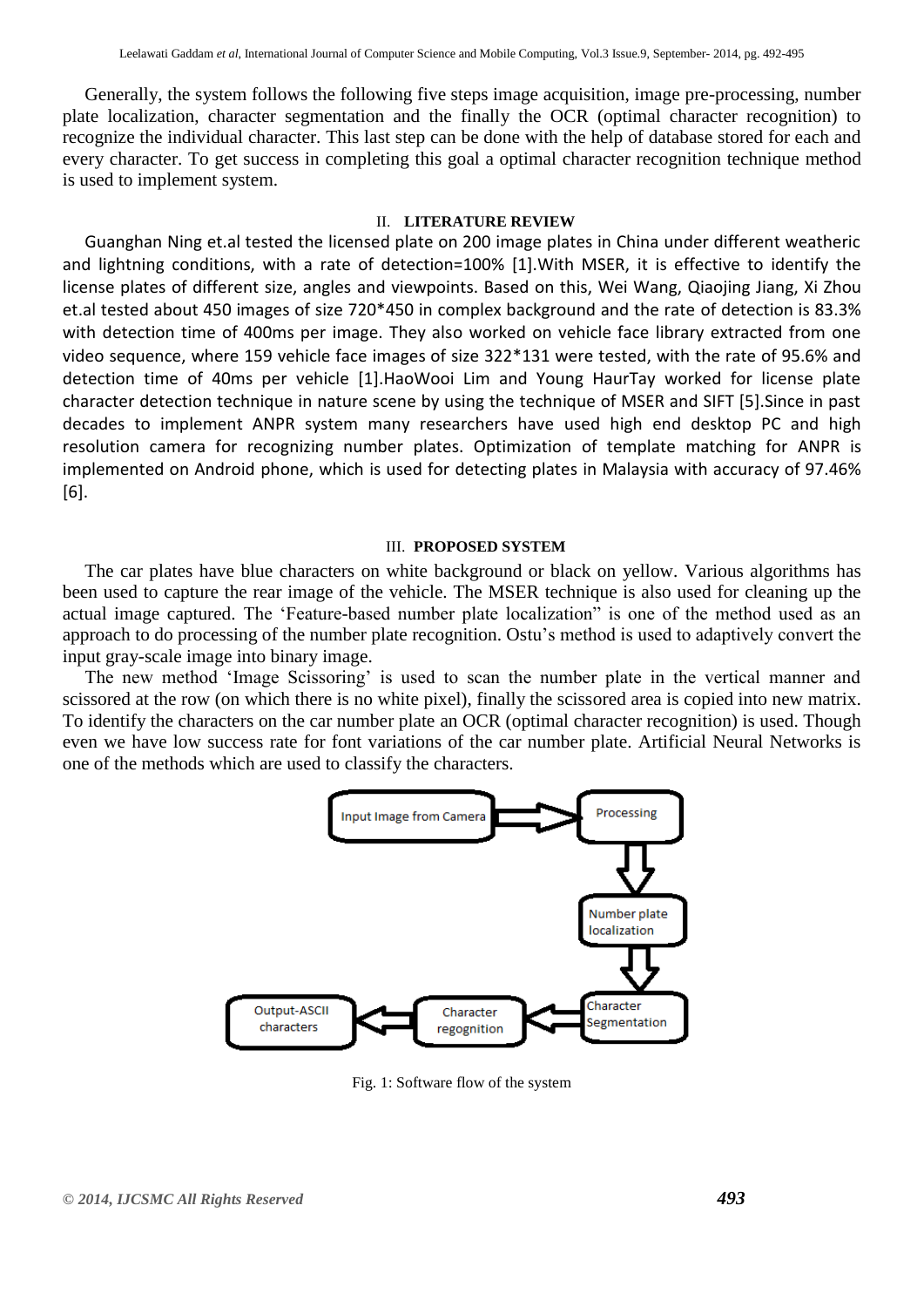Finally, to ensure that false characters are not recognized as a valid licence number by using syntax checking method.The following are some steps which is used to recognize the car number plate.

- 1. Image acquisition.
- 2. Candidate Region extraction.
- 3. Character Segmentation.
- 4. Character Recognition.
- 5. OCR(optimal character recognition).

### IV. **SYSTEM OVERVIEW**

 The car plates have blue characters on white background or black on yellow. By identifying the characters from the based on the pixels which are on the rows and columns and then this are compared with the those values to a set of templates and signature in the database. Two processes are used to identify the car number plate, one of the process is to extract the block of license plate from the initial image which contains the vehicle, and the second process is to extract characters from the license plate.



Fig. 2 : Overview of the system.

 OCR technique is used to convert the actual images of a handwritten or typewritten text into machine encrypted text. The database in our system contains the actual good quality image along with the license plate which can be clearly recognized. Firstly we digitize each characters then obtain the number of white pixels and the black pixels and the relationship between them through histogram. To filter the noise we calculate the sum of the matrix column by column.

## V. **CONCLUSION**

 Our system recognizes the license plate of the car The MSER technique is used for cleaning up the actual image captured by the camera. The OCR technique is used to convert the actual images of a handwritten or typewritten text into machine encrypted text. Further this is stored in the database so that it is easy to recognize the car number plate. This system has real time application in surveillance of cars in parking, traffic monitoring systems with unattended parking lots, automatic toll collection and also for criminal pursuit.